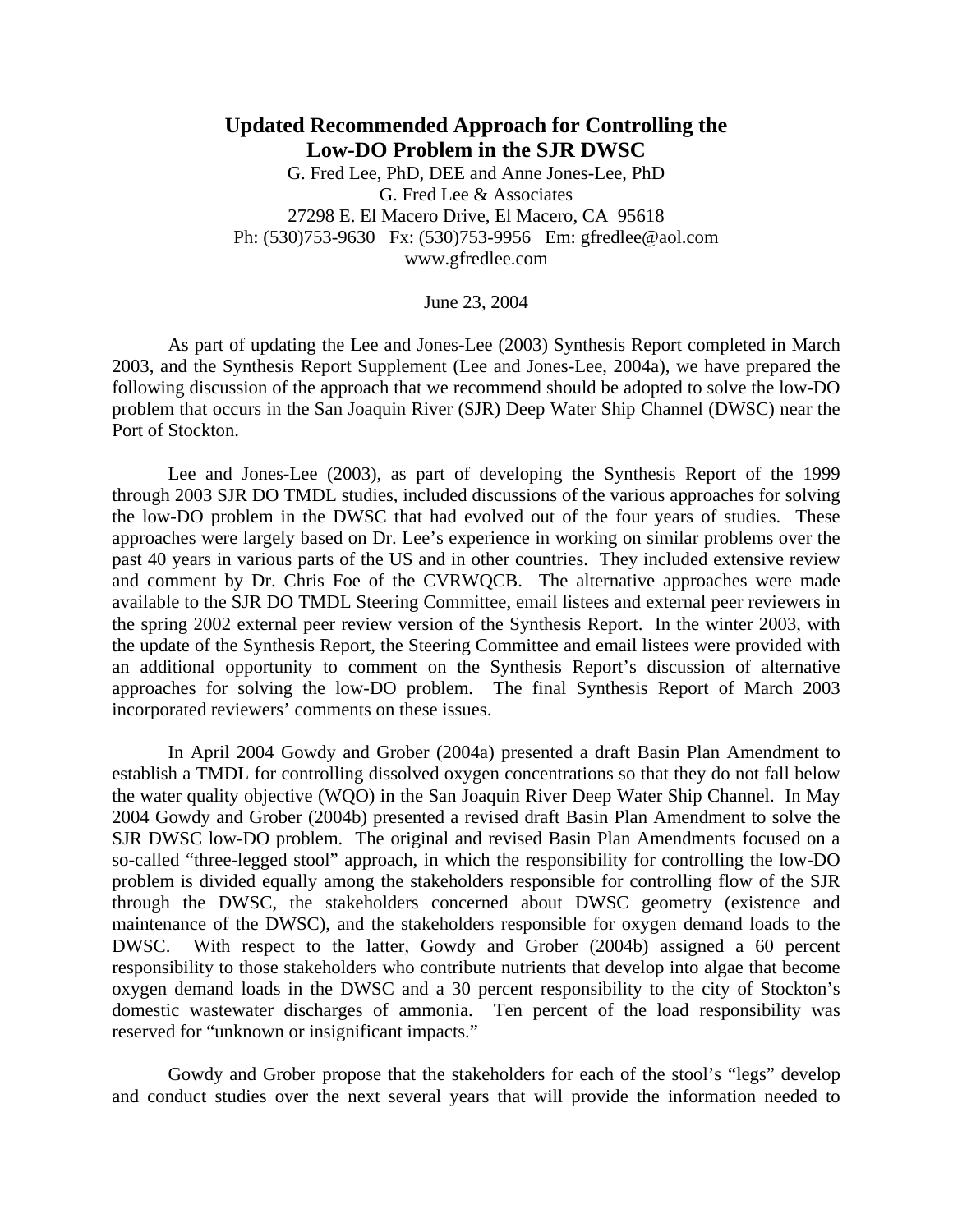control the low-DO problem in the DWSC. The Gowdy and Grober three-legged stool approach fails to properly incorporate the current state of knowledge of the causes of the low-DO problem in the DWSC and approaches that need to be evaluated to develop the most technically valid, cost-effective approach for solving this problem. Basically, this approach delays initiating action that it is now known will need to be undertaken to control the low-DO problem in the DWSC.

 Lee and Jones-Lee (2003) discussed the range of alternatives that are available for solving the low-DO problem in the DWSC. This discussion was updated by Lee (2003) in the fall of 2003 to include the new information that had been developed over the previous summer. A critical review of the various alternative approaches for solving the low-DO problem shows that there are only a few that have potential for significantly controlling it.

 Presented below is a recommended focused plan of action that should be implemented immediately to develop the information needed to develop a TMDL for controlling low-DO in the DWSC by December 2008. This plan of action immediately initiates the major This plan of action immediately initiates the major studies/activities that need to be conducted so that a final TMDL can be formulated by December 2008. In general, the recommended approach presented herein is compatible with the Gowdy and Grober (2004b) proposed Basin Plan Amendment. However, it eliminates the four-year delay in initiating action that will occur if the Gowdy and Grober (2004b) study approach is followed.

#### **Establishing Minimum SJR DWSC Flow**

 Lee and Jones-Lee (2003) have shown in the Synthesis Report and in the supplemental reports developed over the past year (Lee and Jones-Lee, 2004a) that the key issue in controlling the low-DO problem in the DWSC is the need to increase flows of the SJR through the DWSC. These issues have been further discussed in the Lee and Jones-Lee (2004b) comments on the CBDA draft Delta Improvements Package. From the information available, it appears that substantial increases in SJR DWSC flow can be achieved without significantly adversely impacting the interests of various stakeholders in the San Joaquin River, South Delta or Central Delta.

 The recommended approach for developing the management program to control dissolved oxygen concentrations in the San Joaquin River Deep Water Ship Channel so that they do not fall below the water quality objective focuses on first, the stakeholders and the regulatory agencies working together to establish the minimum flow of the SJR through the DWSC that can be assured during all but critically dry years. The target value of 1,500 cfs has been established based on the observation that SJR DWSC flows above this amount rarely are associated with DO concentrations below the WQO. This minimum flow is to occur throughout the year, since, as demonstrated in the Lee and Jones-Lee (2003) Synthesis Report and in the followup discussions presented in the Supplement to the Synthesis Report (Lee and Jones-Lee, 2004a), low flows of the SJR through the DWSC can result in severe DO problems in the DWSC at any time of the year. As discussed in the Synthesis Report and the Supplement, there are a variety of potential approaches for achieving the desired minimum flow. There is need for the stakeholders in the low-DO problem to aggressively mount a coordinated effort to establish a significantly increased minimum SJR DWSC flow.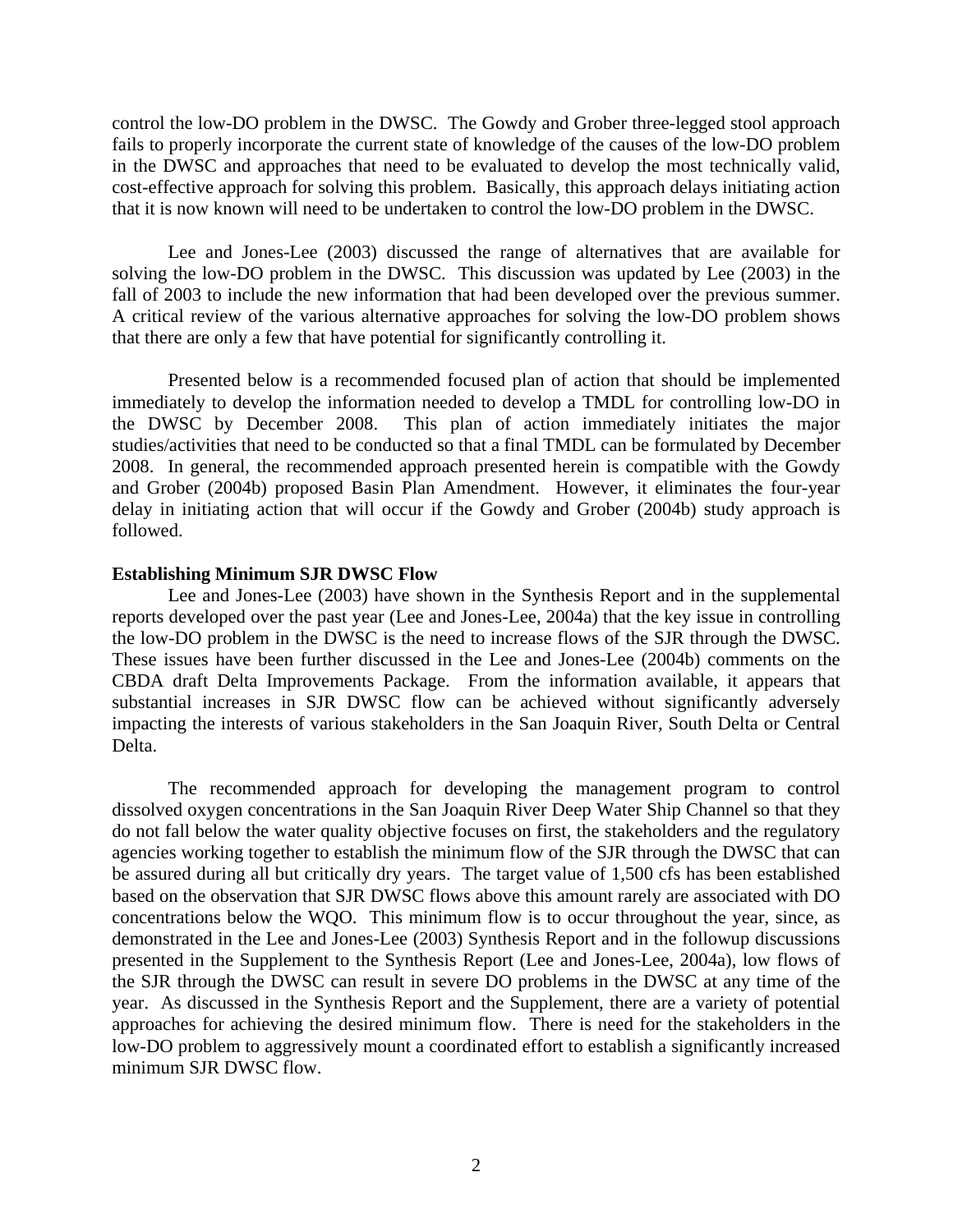As discussed previously by Lee and Jones-Lee (2003), in establishing the increased SJR flow through the DWSC, there will be need to evaluate potential secondary impacts of the altered flow regime. A specific project should be started immediately to define the potential impacts of increased flow on fisheries, Central Delta water quality and other issues that would evolve out of increasing SJR DWSC flow, since increased flow would mean that there could be decreased or altered flows at some locations, which could have a variety of fisheries and/or water quality impacts. These impacts need to be defined and evaluated. Since these issues will likely take several years to be fully resolved, the investigation of these issues should be started immediately so that the information is available by December 2008.

#### **Aeration**

 The amount of aeration that will be needed will be dependent on the flow of the SJR through the DWSC. If it should be found that it is not possible to establish a minimum SJR DWSC flow (such as 1,500 cfs) throughout the year, then the evaluation of the cost and use of aeration to control the low-DO problem in the DWSC should be based on various potential flow levels, such as a minimum flow of 50, 500, 1,000, and 1,500 cfs through the DWSC. Based on these flows, the potential for controlling DO WQO violations in the DWSC through aeration should be evaluated. The current aeration studies that are being conducted through CBDA contractors are far too limited in scope to provide the necessary information to properly evaluate the use of aeration at various SJR DWSC flow levels and oxygen demand loads. There is need to immediately expand this effort to cover the full range of issues that have to be evaluated in connection with providing aeration of the DWSC in order to solve the low-DO problem.

#### **Obtaining Funding to Compensate for the Development and Maintenance of the DWSC**

 As part of developing the three-legged stool approach, Gowdy and Grober (2004b) assigned 20 percent of the responsibility for the low-DO problem to the existence of the SJR DWSC (channel geometry). One of the problems with this approach is the assumption that the channel geometry represents only 20 percent of the problem, when in fact it represents 100 percent of the problem, since there would be few, if any, low-DO problems in the channel if the Deep Water Ship Channel had not been constructed and were not maintained by dredging.

 An important aspect of managing the low-DO problem in the DWSC is the potential for obtaining funding from the US Congress to mitigate for the establishment and maintenance of the Deep Water Ship Channel to the Port of Stockton. While some efforts have been made to gain Congressional approval for funds that would enable the Corps of Engineers to perform the necessary mitigation measures, it is felt that an increased stakeholder effort specifically directed toward gaining Congressional support for this funding should be made. To the extent that funds can be obtained from Congress, the costs of controlling the low-DO problem through aeration, oxygen demand source control, etc., that will have to be distributed among stakeholders can be reduced. It is recommended that the efforts to gain funding from the US Congress for the Deep Water Ship Channel mitigation be for 100 percent of the impact – not just 20 percent.

#### **Oxygen Demand Loads to the DWSC**

 The other important component of controlling the low-DO problem is control of oxygen demand loads to the DWSC. Gowdy and Grober's (2004b) proposed three-legged stool approach, where 20 percent of the responsibility is assigned to the control of oxygen demand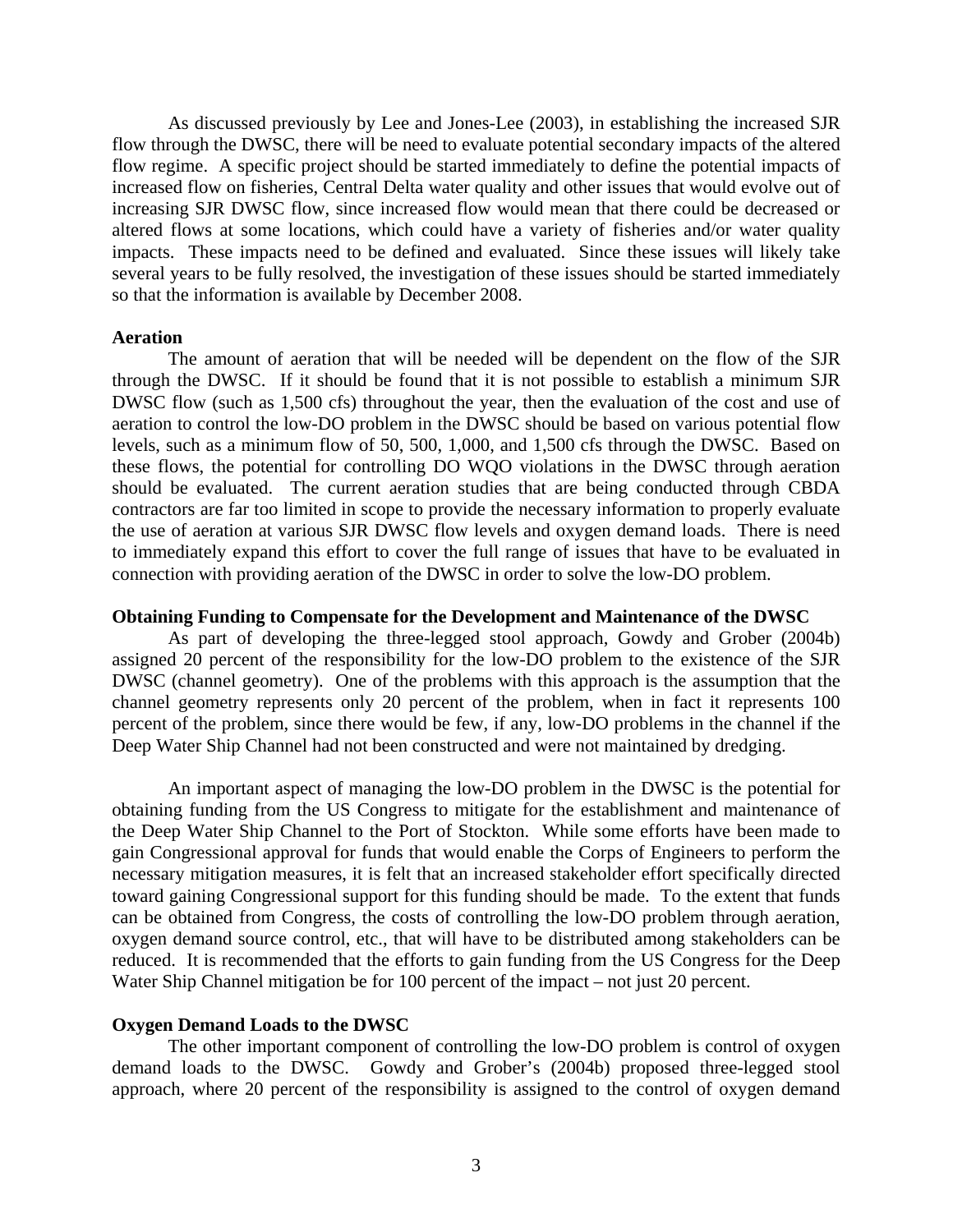loads, in which the city of Stockton's domestic wastewater ammonia discharge is assigned 30 percent of this 20 percent, is not technically valid and is contrary to an appropriate approach to take in addressing this issue.

*City of Stockton Wastewater Effluent Ammonia Discharges.* As was clearly demonstrated in the Lee and Jones-Lee (2003) Synthesis Report, the responsibility of the city of Stockton's domestic wastewater ammonia discharges, versus the upstream algae as a source of oxygen demand is a function of flow of the SJR through the DWSC. Under low SJR DWSC flow conditions, the city of Stockton's wastewater ammonia discharges have represented as much as 90 percent of the oxygen demand load to the DWSC; however, under other conditions, when the wastewater effluent concentrations of ammonia are low and the SJR DWSC flow is high, the city of Stockton's contribution of oxygen demand has been less than about 20 percent.

 For now, since the CVRWQCB has established a 2 mg/L monthly average allowable ammonia discharge by the City, based on ammonia's toxicity to aquatic life and low SJR DWSC flow, it is recommended that, if this value is achieved by the City, this value be accepted as the city of Stockton's fulfilling its responsibility for contributing to the solution of the low-DO problem in the DWSC. The evaluation of aeration needs should then be conducted, where it is assumed that the City will achieve 2 mg/L monthly average ammonia in its wastewater effluent. If assurances cannot be given by the City that it can and will achieve this level of ammonia control year-round, then the aeration needs should include Stockton ammonia discharge limits ranging up to 20 mg/L. Further, aeration needs for Stockton ammonia discharges of 5, 10 and 15 mg/L ammonia nitrogen should be evaluated at the range of SJR DWSC flows that were suggested above for evaluation (50, 500, 1,000 and 1,500 cfs).

*HydroQual Modeling.* The HydroQual modeling that is being conducted should immediately change its focus to developing a tuned model to the data for the SJR to relate discharges from Mud and Salt Sloughs to oxygen demand loads in the SJR at Mossdale, based on the 2000 dataset. This model then should be used without tuning to determine how well it matches the 2001 dataset. The results from this effort should be a new tuned model that considers both datasets, and it should then be determined how well this new tuned model predicts the 2002 and 2003 datasets. Based on this information, it will be possible to define the additional SJR DWSC watershed studies that should be done to improve the ability to relate oxygen demand loads from Mud and Salt Sloughs to the oxygen demand loads at Mossdale.

*Control of Algal-Related Oxygen Demand.* As indicated in previous reports, based on our having worked on nutrient control issues for over 40 years in a wide variety of situations, it is questionable whether a nutrient control program can be developed in the Mud and Salt Slough watersheds that would be effective in significantly impacting the oxygen demand loads to the DWSC. There is an urgent need for information on the cost to control various amounts of oxygen demand that originates in the Mud and Salt Slough watersheds.

 Since these same watersheds must control their total salt discharges as part of the salt TMDL that is being developed, it is essential that the evaluation of the ability to control oxygen demand from the Mud and Salt Slough watersheds be conducted in light of the potential range of approaches that will be used by the stakeholders in these watersheds to control salts. However,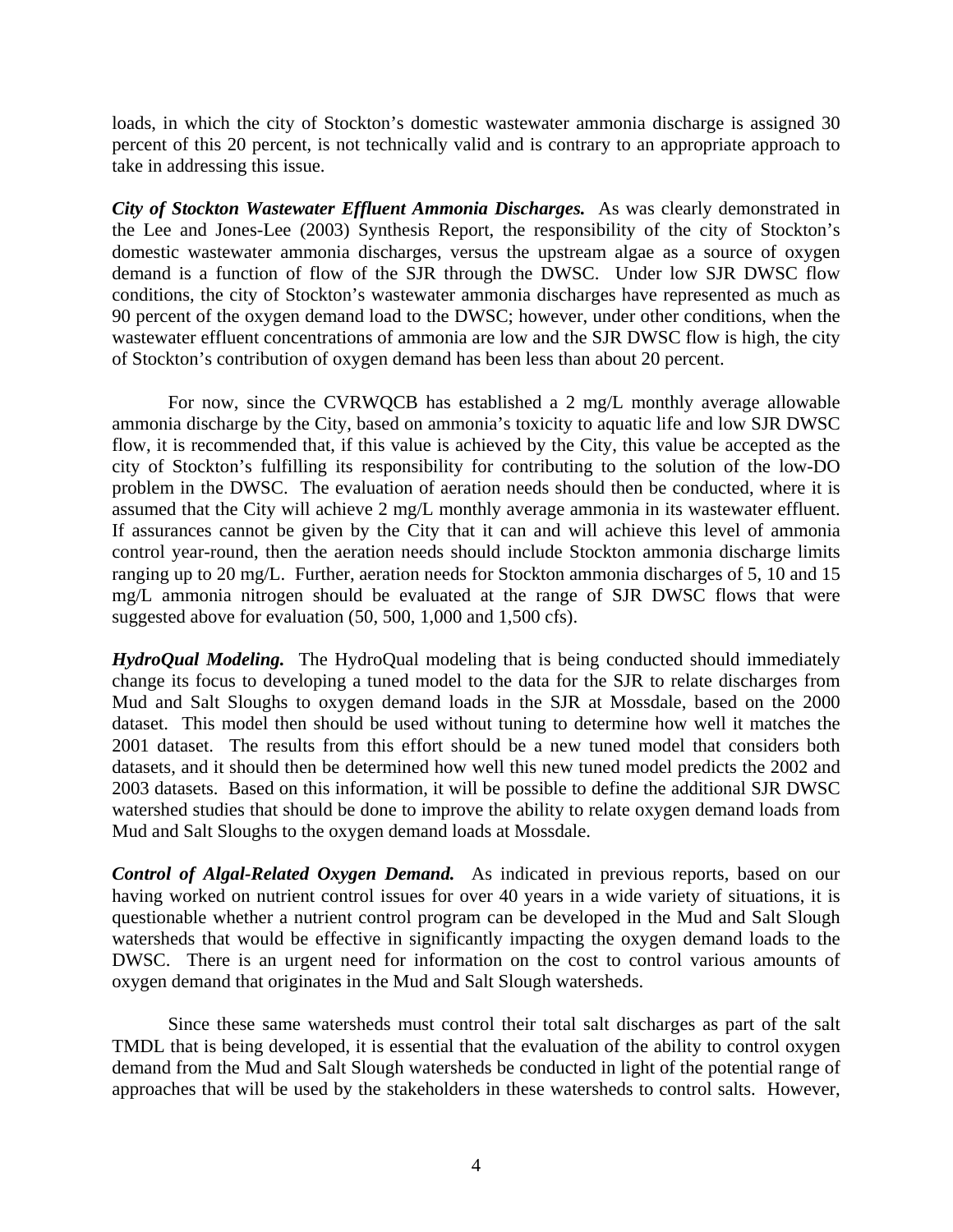as discussed by Lee and Jones-Lee (2004b) and Lee et al. (2004), the current salt TMDL 700 µmhos/cm EC objective for the SJR at Vernalis will have to be lowered in order to protect South Delta agricultural interests, associated with tailwater discharges to South Delta channels causing violations of the EC objective. The evaluation of the changes in oxygen demand load from Mud and Salt Slough watersheds should consider the more restrictive EC objective that will have to be adopted in the SJR at Vernalis, since this will ultimately become the controlling factor in both salt and oxygen demand load discharges. The HydroQual modeling that is done must be directed toward developing the information that will be used to relate oxygen demand loads from Mud and Salt Sloughs to the SJR as influenced by salt control.

 With respect to evaluating the potential for controlling the oxygen demand loads to the DWSC that are derived from algae that are produced in the SJR DWSC watershed, there is need to reprogram the funding that CBDA has made available for the upstream monitoring studies so that the funds are being used to provide the kinds of information needed to evaluate the technical and economic feasibility of controlling algal-related oxygen demand loads from the Mud and Salt Slough watersheds. The current upstream monitoring studies will not provide the information needed. In fact, a considerable part of the funding will provide little in the way of useful information in helping to formulate a program for control of the low-DO problem in the DWSC.

 Lee and Jones-Lee (2003) have provided detailed guidance on the kinds of studies that need to be done in the headwaters of the Mud and Salt Slough watersheds to determine the cost of controlling the seed algae that ultimately lead to the high concentrations of algae discharged from Mud and Salt Sloughs, which in turn lead to the high algal concentrations and associated oxygen demand that reaches Mossdale. The Lee and Jones-Lee (2003) recommended studies should be initiated in the immediate future.

 The studies proposed by Litton in the upstream monitoring proposal of the SJR between Mossdale and the DWSC should be conducted to help refine the understanding of the oxygen demand sources and transformations in this reach of the SJR. The currently supported isotope analysis work in the upstream monitoring studies should not be funded, since it will not provide useful information needed for control of the low-DO problem.

#### **Organization of the Studies**

 The Gowdy and Grober (2004a,b) draft Basin Plan Amendment requires that the stakeholders for each of the "legs" of the "stool" develop, conduct and report on studies that develop information that could be used to manage their percent responsibility for the low-DO problem in the DWSC. This is not an appropriate approach to follow. There is need for strong oversight of all studies conducted during the Phase 1 TMDL, which are designed to develop information that can be used to finalize the TMDL. It will be important to appoint an advisory panel that will actively work with each of the investigators during the next several years of studies to ensure that appropriate study plans are developed and everything is progressing as it should during the course of the studies, to recommend changes in the program based on new information that is developed, and to critically review draft and final reports to ensure that they reliably present information derived from the studies. This advisory panel should be composed